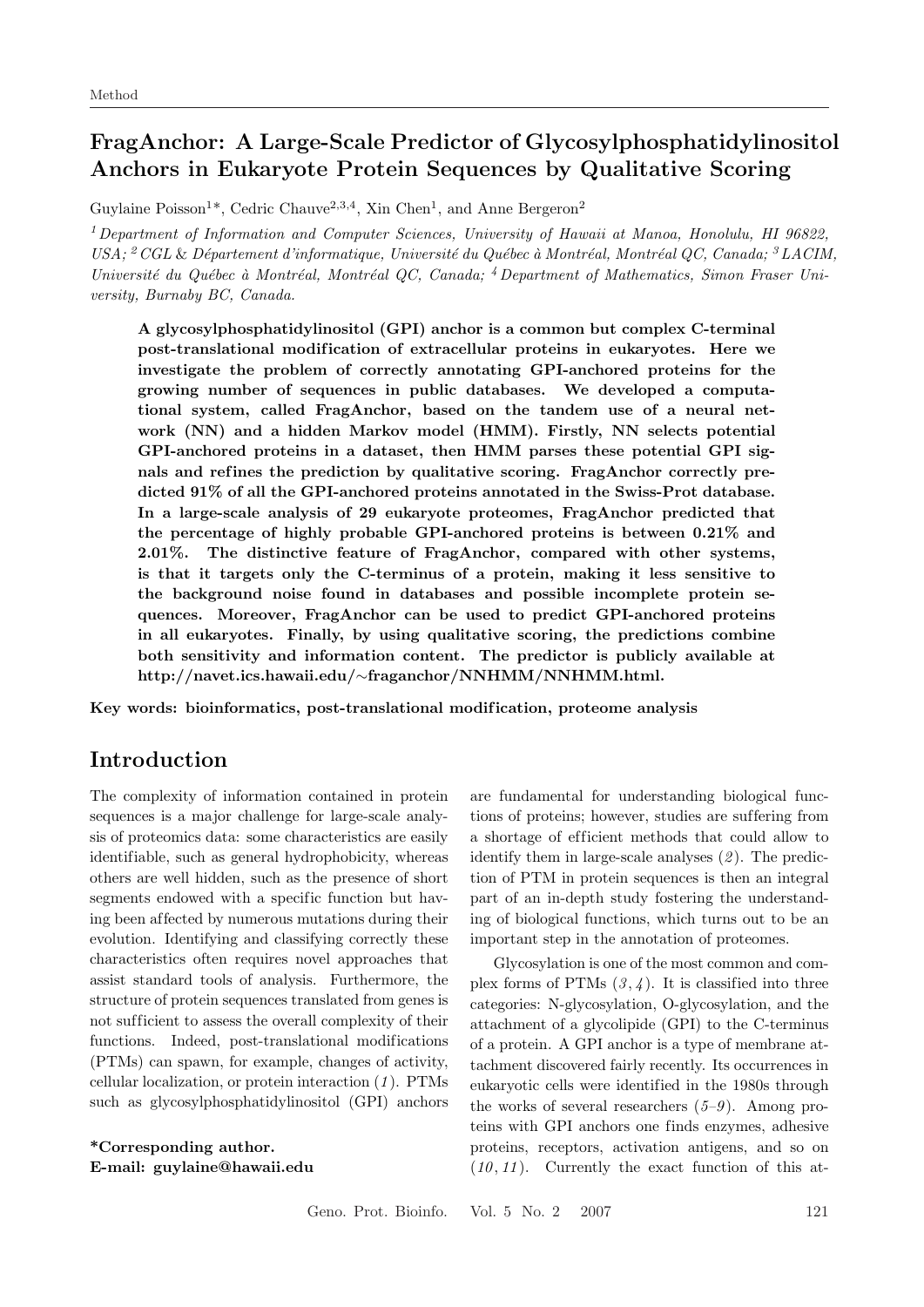tachment is not well characterized (*12* ). Nonetheless, its conservation across great taxonomic diversity (yeasts, protozoa, plants, vertebrates, and even archeo-bacteria) suggests some important functionality (*13* ). Proteins with GPI anchors reveal a very interesting feature that they are exclusively extracellular. This PTM thus provides interesting information for the annotation of new sequences by specifying their cellular localizations. Moreover, this property of GPI-anchored proteins opens the way to several potential applications. For example, in the genome of *Plasmodium falciparum* (human malaria parasite), several proteins that are attached to the membrane by a GPI anchor can be used as vaccine candidates (*14* ).

Proteins linked to the membrane by a GPI anchor are not easy to identify with traditional sequence alignment and pattern recognition approaches that are used in computational biology. Indeed, there is no clear constant, approximate, or repetitive pat-

terns, and similarity analysis yields poor results (results not shown). Nonetheless, some general rules have been identified. For example, GPI-anchored proteins have an N-terminal signal for translocation across the endoplasmic reticulum. However, we discovered that this signal is absent or not clearly predicted by computational tools in nearly 7% of the annotated GPI-anchored proteins in the Swiss-Prot database (http://www.expasy.org/sprot/). Besides the N-terminal signal, the C-terminal GPI signal, cleaved off at the time of the addition of the GPIlipid anchor, can be further broken down into 4 regions (*15* ): (1) an unstructured linker region of about 10 residues; (2) a region of small residues, including the GPI attachment and cleavage site; (3) a spacer region, following the cleavage site, of about 7 amino acids (a.a.); (4) a hydrophobic tail next to the spacer region, completing the C-terminus (Figure 1).

Such sequence features suggest that rule-based approaches should be efficient in predicting GPI-



**Fig. 1** Structure of GPI-anchored proteins. **A**. Signals of GPI-anchored proteins at the N-terminus and the Cterminus, respectively. **B**. The C-terminal signal can be further decomposed, from left to right, as a polar region, a sequence of three small amino acids (the anchor site is at position  $W$ ), a spacer region, followed by a hydrophobic tail. **C**. Illustration of the structure with a fragment of the DAF HUMAN protein.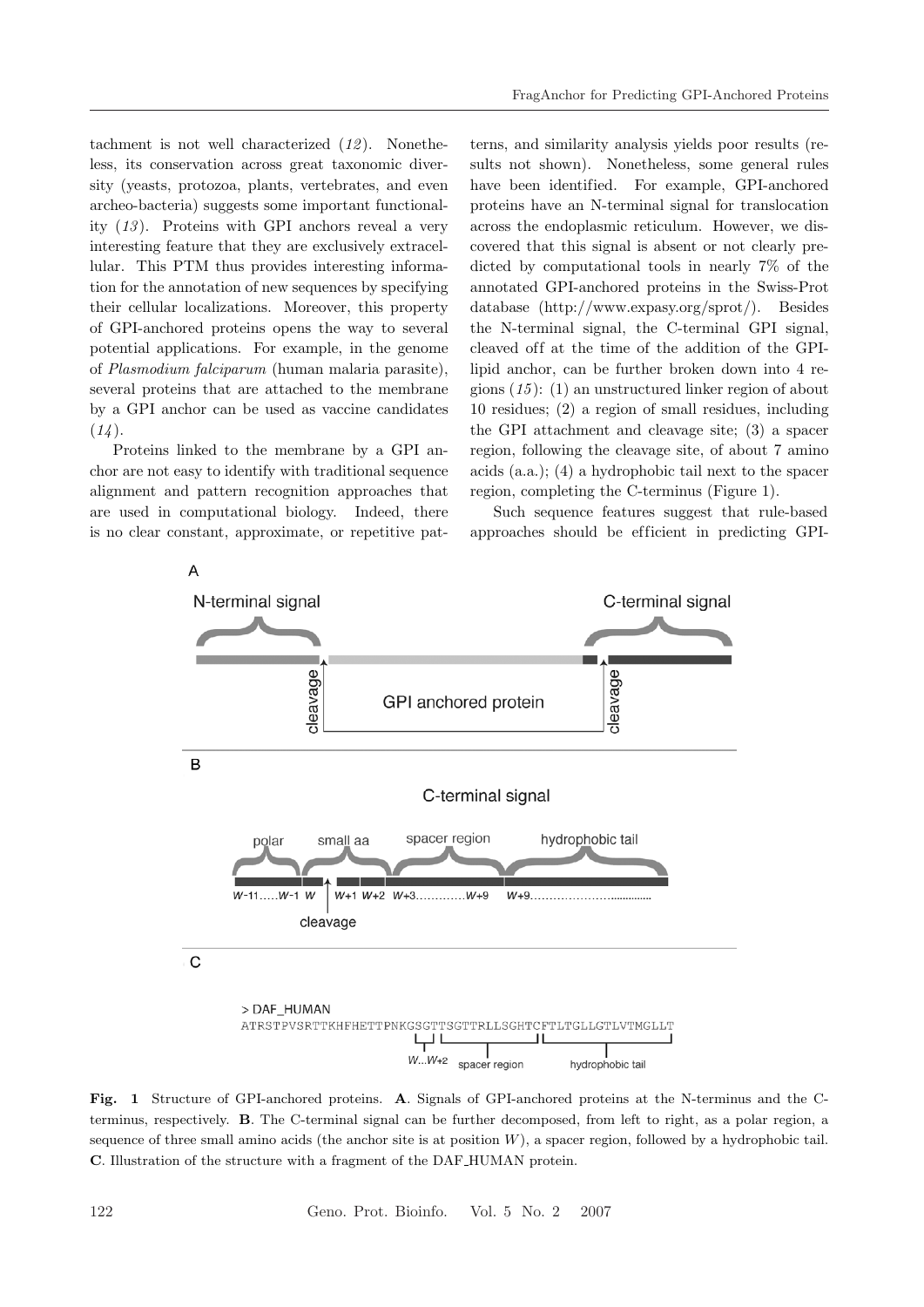anchored proteins, but there are many exceptions that newly identified GPI-anchored proteins depart from these rules (for example, unpredictable N-terminal signals, C-terminal signals with overlapping spacer region and hydrophobic tail, or length of the spacer region outside the parameters), lowering automatically the sensitivity of the predictions based on methods using such rules in a strict way.

Currently, there exist three different predictors publicly available: big- $\pi$  (15) from the University of Vienna (available in two versions, one for metazoa and one for protozoa), DGPI from the University of Geneva (retrieved from http://129.194.185.165/ dgpi/), and the large-scale annotator GPI-SOM (*16* ) from the University of Bern. The first two also predict potential cleavage sites while the third does not. These tools target the C-terminal and N-terminal signals of protein sequences, or require verifying the presence of the N-terminal signal before submitting sequences to the predictor. This affects automatically their performance in the presence of fragmented or partial sequences, which happen to be more and more common in databases. In particular, metagenome projects generate many fragmented sequences representing only partial proteins, complicating the annotation process. Moreover, with metagenome projects, the inability to relate many of the new sequences to a specific taxonomic group does not favor the use of a group-specific tool like big- $\pi$ . Therefore, large-scale annotation tools, which are able to predict the presence of a particular motif at different levels of precision (that is, to assess each prediction in a qualitative way) with minimal information, are then needed to address this new reality, since tools that are too restrictive or specialized often lack the flexibility needed to make correct predictions. For example, a recent analysis of the *P. falciparum* proteome shows that big- $\pi$ , DGPI, and GPI-SOM generated poor results in predicting proteins selected as biologically validated or highly probable candidates (*14* ). Accordingly, our system was designed to offer the precision of cleavage site prediction tools and the flexibility needed for a large-scale annotator in a noisy environment.

## **Results and Discussion**

We developed a system, called FragAnchor, based on the tandem use of a neural network (NN) and a hidden Markov model (HMM). NN is used to select potential GPI-anchored sequences and HMM classifies

the selected sequences by a qualitative scoring scheme. The sequences selected by NN are annotated as highly probable (Class 1), probable (Class 2), weakly probable (Class 3), or potential false positive (Class 4). HMM is also used to predict the position of the cleavage site in the sequence.

Firstly, NN and HMM were trained separately with different training sets. This choice was made to ensure an optimal training set for each method. For NN, a validation test was performed with 134 GPI sequences and 134 non-GPI sequences from the Swiss-Prot database release 49.0. This test showed that, for a threshold of selection set to 0.90 (the possible values for this threshold range from 0.0 to 1.0), NN had a precision of 93% and a positive correlation coef ficient between prediction and observation (*17* ) of 0.86, implying that the predictions are quite accurate. With this validation test set, NN was able to correctly predict 89.47% of the GPI-anchored sequences and 96.27% of the sequences that were not annotated as GPI-anchored. These results, along with the area under the receiver operating characteristic (ROC) curve, are good indicators suggesting that NN has an acceptable degree of precision and an interesting generalization power.

We also performed additional tests of NN with a dataset containing 593 sequences annotated as GPIanchored in the Swiss-Prot database, 265 membrane transport protein sequences, as well as 111 cytoplasm and nuclear protein sequences (Table 1). The result showed that NN was able to predict 91.06% of the annotated GPI sequences in Swiss-Prot. Note that the training sequences, as well as the sequences that are very similar to some ones present in the training set, are present in this dataset and these results cannot be used to assess precisely the quality of the predictor. However, these tests indicated that NN had a specificity of 95%, which means that 5% of the predictions were false positive. For HMM alone, we performed similar tests and the results we obtained showed a higher specificity but a lower sensitivity (results not shown).

For the tandem system (see Materials and Methods), we ran a validation test by using four different sets of sequences (Table 2). The first two are positive sets (GPI-anchored proteins) while the next two are negative sets (proteins that are not GPI-anchored). The first positive set contains 121 sequences among the 134 sequences used to test NN (13 sequences used in the training set of HMM were discarded). The second positive set contains 30 sequences presented in a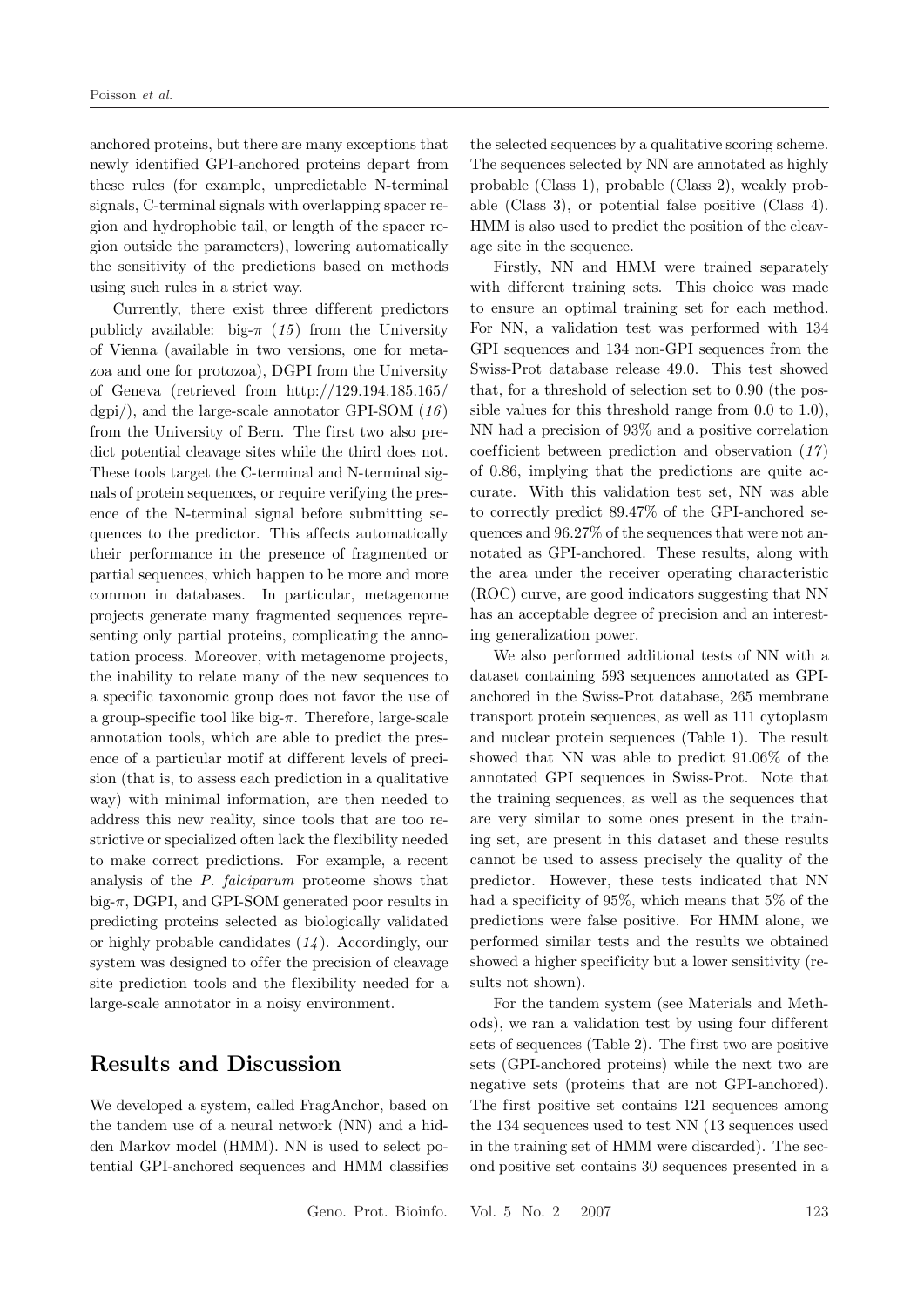| Sequence set                |     | No. of sequences Predicted GPI $(\%)$ |
|-----------------------------|-----|---------------------------------------|
| Cytoplasm and nuclear       | 111 | 98.20                                 |
| Membrane transport          | 265 | 92.45                                 |
| GPI sequences in Swiss-Prot | 593 | 91.06                                 |

**Table 1 Prediction results of the neural network on dif ferent sequence sets**

**Table 2 Prediction results of the tandem system on dif ferent sequence sets**

| Sequence set          | No. of    | Predicted  | Class 1 |       | Class 2 $\,$ Class 3 | Class 4 | Invalid         | Rejected    |
|-----------------------|-----------|------------|---------|-------|----------------------|---------|-----------------|-------------|
|                       | sequences | GPI $(\%)$ | '%)     | '%)   | $\mathscr{C}_0$      | '%)     | $\mathscr{C}_0$ | NN(%)<br>bv |
| First positive set    | 121       | 88.43      | 66.94   | 11.57 | 4.13                 | 5.79    | 0.00            | 11.57       |
| P. falciparum         | 30        | 96.67      | 20.00   | 26.67 | 10.00                | 40.00   | 0.00            | 3.33        |
| Cytoplasm and nuclear | 1,873     | 3.20       | 0.21    | 0.16  | 0.27                 | 2.56    | 0.08            | 96.80       |
| Membrane transport    | 4.587     | 6.21       | 0.76    | 0.68  | 0.44                 | 4.29    | 0.59            | 93.79       |

| Sequence set          | No. of    | Predicted GPI (%) |             |                       |         |           |
|-----------------------|-----------|-------------------|-------------|-----------------------|---------|-----------|
|                       | sequences | FragAnchor        | FragAnchor  | FragAnchor            | GPI-SOM | $big-\pi$ |
|                       |           | (all classes)     | $+$ SignalP | $\text{Classes } 1-3$ |         |           |
| First positive set    | 121       | 88.43             | 82.64       | 82.64                 | 82.64   | 60.33     |
| P. falciparum         | 30        | 96.67             | 80.00       | 56.67                 | 73.33   | 46.67     |
| Cytoplasm and nuclear | 1,873     | 3.20              | 0.85        | 0.64                  | 1.49    | 0.54      |
| Membrane transport    | 4,587     | 6.21              | 3.24        | 1.88                  | 2.83    | 0.50      |

recent analysis of the *P. falciparum* proteome (*14* ). The first negative set contains 1,873 sequences with a subcellular localization annotated as "cytoplasmic" from the human protein localization database (http://locate-human.imb.uq.edu.au/). The second negative set contains 4,587 sequences retrieved from the Swiss-Prot database by using the keywords "transmembrane", "transport", or "secreted" and are not annotated as GPI-anchored.

These tests revealed an interesting prediction power of the tandem system and more importantly a remarkable flexibility of fered by the qualitative scoring. The test on the first positive set (121 sequences) revealed a sensitivity of 88.43% to the GPI anchor signal if we accept all predictions, and 82.64% if we want to be stricter by eliminating the potential false positive class. The specificity varied from 99.89% to 93.89% depending on the type of sequences and classes. HMM also gives an annotated prediction with a potential cleavage site. A test on 330 sequences with an annotated cleavage site showed that the tandem system correctly predicted 75% of them. In the 25% incorrectly predicted cleavage sites, 58% were predicted at a distance of at most three amino acids from the annotated anchor site. An important point is that many of the GPI anchor sites in the Swiss-Prot

curated database are based on automated prediction.

In the test performed with 30 sequences of those proposed by Gilson *et al* (*14* ) from the *P. falciparum* proteome, FragAnchor was able to predict 29 of them as GPI-anchored protein sequences (96.67%). However, it is interesting to note that 40% of these predictions were classified as potential false positive (Class 4).

The tests with the two negative sets gave very good results as 96.80% and 93.79% of the sequences were rejected by NN, respectively, while HMM classified most of the incorrectly selected sequences as potential false positives. These examples illustrate the importance and usefulness of the qualitative scoring of the predictions of FragAnchor.

The sequences of the four test sets described above were also submitted to two publicly available predictors of GPI-anchored proteins: big- $\pi$  (15) and GPI-SOM (*16* ) (Table 3). We did not compare FragAnchor with DGPI because the design of this tool makes large dataset analysis difficult. Since big- $\pi$  and GPI-SOM require the use of SignalP (*18* ) for the N-terminal signal peptide prediction, we included an evaluation of FragAnchor combined with SignalP to help the comparison process. However, the use of SignalP is not required before using FragAnchor. Compared with big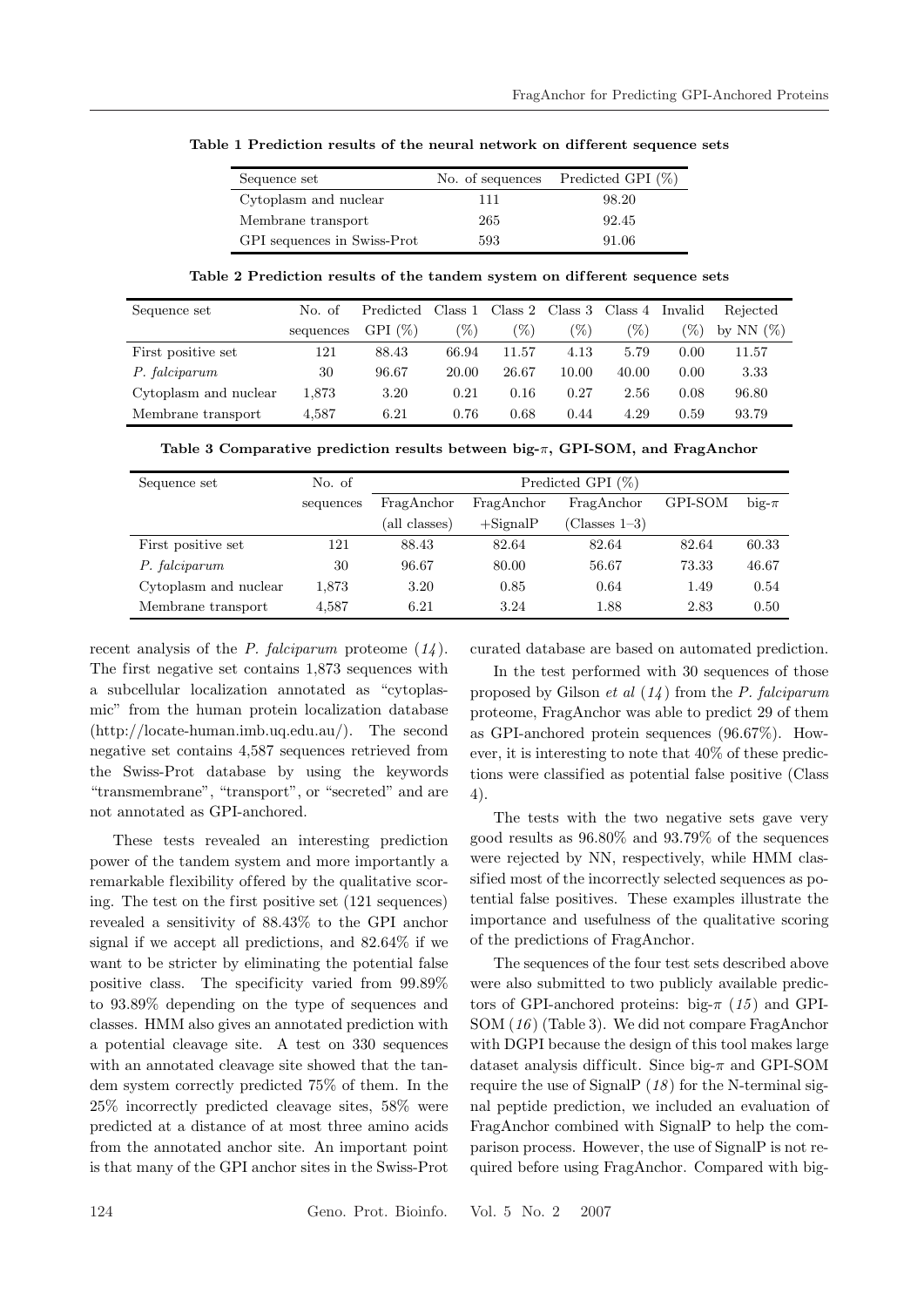$\pi$ , FragAnchor is more sensitive to the GPI-anchoring pattern even if we consider only the first three classes (highly probable, probable, and weakly probable). For the first set of 121 GPI-anchored sequences, FragAnchor correctly predicted 88.43% of them (82.64% in Classes 1–3) while big- $\pi$  accepted 60.33%. For the newly analyzed *P. falciparum* sequences, as pointed out in Gilson *et al* (*14* ), most predictors failed to predict a significant number of sequences known to bear GPI anchor. In Table 3, we can see that FragAnchor has a very high capacity of prediction with only one sequence wrongly predicted. Even when discarding the potential false positive sequences, FragAnchor recognizes more GPI-anchored sequences than big- $\pi$ does. One of the reasons of the better performance of FragAnchor is the fact that it does not need the presence of the N-terminal signal, which is not clearly detectable in 6 of the 30 *P. falciparum* sequences.

On the other hand, FragAnchor shows a lower capacity of discrimination for the negative sets when compared with big- $\pi$ , which is understandable due to the high stringency of big- $\pi$ . However, this high stringency is accompanied by a poor capacity of prediction for the GPI anchor signal. Nonetheless, we achieved a specificity of FragAnchor comparable to that of GPI-SOM and big- $\pi$ . The specificity was computed by adding the proportions of the first three classes (Table 2), for example, for the cytoplasm and nuclear proteins, it is  $0.21 + 0.16 + 0.27 = 0.64$ . For the membrane transport proteins, FragAnchor gave more false positive predictions. However, for this set of proteins, it is possible that some of them will eventually be validated as real GPI-anchored proteins in laboratory experiments.

When compared with GPI-SOM, FragAnchor is more accurate. GPI-SOM predicted fewer GPIanchored sequences from the first positive set of 121 sequences, with a prediction rate of 82.64% compared with 88.43% for FragAnchor. It also failed to predict a significant number of the *P. falciparum* sequences with only 73.33% of correctly predicted GPI-anchored sequences. For the negative sets, the use of FragAnchor combined with SignalP showed that FragAnchor achieved results close to GPI-SOM (better for the first negative set, slightly lower for the second negative set).

More interestingly, the analysis of *P. falciparum* GPI-anchored sequences showed that a large portion of the GPI-anchored sequences (40%) fell in the potential false positive prediction, proving the usefulness of keeping those potentially wrongly predicted

sequences in a specific class. An analysis of the sequences rejected by GPI-SOM showed that 50% of them were found in the potential false positive class from FragAnchor. In addition, the analysis result of *P. falciparum* sequences demonstrated that 4 of the 11 biochemically validated GPI-anchored sequences did not have an N-terminal signal peptide recognized by SignalP. This fact confirms the ef fectiveness of an annotation not based on the prediction of this signal. In short, the comparison with other tools is not easy due to the uniqueness of the tandem method. However, it reveals an interesting power of prediction where, in a single run, FragAnchor can have a very low number of potential false positive predictions with a much higher number of GPI-anchored sequences predicted.

In Figure 2, we show an example of output from the tandem system (FragAnchor predictor). NN first selects a protein sequence and then HMM parses the sequence in order to predict a potential cleavage site. The first predicted anchor site for that sequence (5NTD HUMAN) is at position 549. This is the position annotated in the Swiss-Prot database. In the output, the predictor proposes a maximum of three possible anchor sites, ranked by decreasing scores.

We selected 29 eukaryote proteomes available from the EBI Intergr8 portal (*19* ) for large-scale analysis. The results showed that, in general, the percentage of GPI-anchored proteins in a proteome is between 0.21% and 2.01% when only the highly probable class is considered (Table 4). These results are comparable with a study performed by Eisenhaber *et al* (*20* ) that estimated the proportion of the *Arabidopsis thaliana* proteome consisting of GPI-anchored proteins at 0.75%.

# **Conclusion**

The comparison of FragAnchor with big- $\pi$  and GPI-SOM shows that FragAnchor can be used at different levels of precision, allowing a more selective prediction. In addition, it offers a high level of flexibility with respect to the organism considered. Studies like the *P. falciparum* proteome analysis by Gilson *et al* (*14* ), where the available predictors failed to predict the biochemically proposed new GPI-anchored proteins, show that there is a need for a more flexible and universal predictor. The flexibility and accuracy achieved by FragAnchor of fer an excellent annotator for the GPI anchor signal designed for all metagenome projects.

Geno. Prot. Bioinfo. Vol. 5 No. 2 2007 125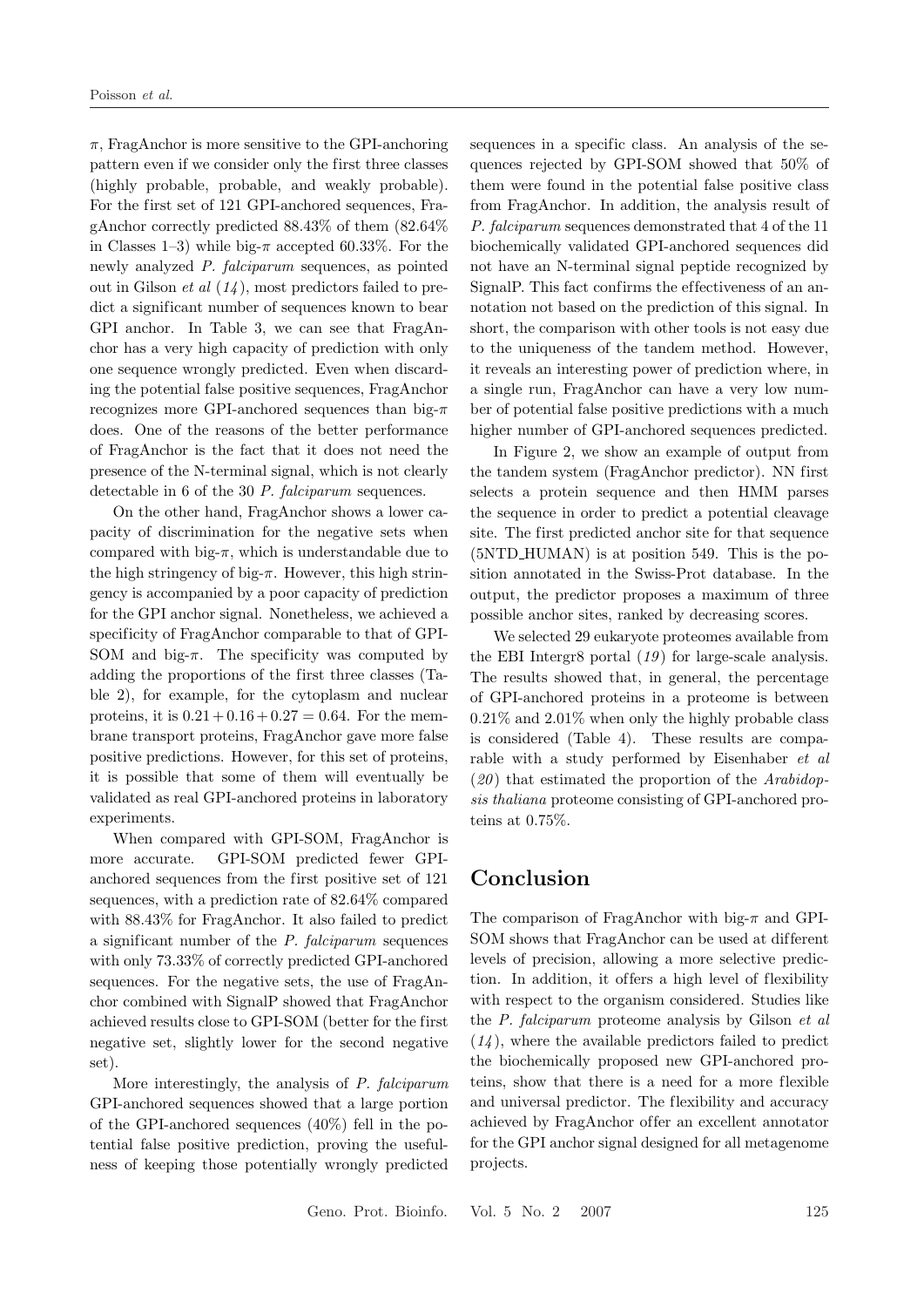>5NTD HUMAN (P21589) 5'-nucleotidase precursor (EC 3.1.3.5) (Ecto-5'-nucleotidase) (5'-NT) (CD73 antigen) MCPRAARAPATLLLALGAVLWPAAGAWELTILHTNDVHSRLEOTSEDSSKCVNASRCMGG VARLFTKVQQIRRAEPNVLLLDAGDQYQGTIWFTVYKGAEVAHFMNALRYDAMALGNHEF DNGVEGLIEPLLKEAKFPILSANIKAKGPLASQISGLYLPYKVLPVGDEVVGIVGYTSKE TPFLSNPGTNLVFEDEITALQPEVDKLKTLNVNKIIALGHSGFEMDKLIAQKVRGVDVVV GGHSNTFLYTGNPPSKEVPAGKYPFIVTSDDGRKVPVVOAYAFGKYLGYLKIEFDERGNV ISSHGNPILLNSSIPEDPSIKADINKWRIKLDNYSTQELGKTIVYLDGSSQSCRFRECNM GNLICDAMINNNLRHTDEMFWNHVSMCILNGGGIRSPIDERNNGTITWENLAAVLPFGGT FDLVQLKGSTLKKAFEHSVHRYGQSTGEFLQVGGIHVVYDLSRKPGDRVVKLDVLCTKCR VPSYDPLKMDEVYKVILPNFLANGGDGFQMIKDELLRHDSGDQDINVVSTYISKMKVIYP AVEGRIKFSTGSHCHGSFSLIFLSLWA VIFVLYQ **NEURAL NET** Score: 0.999979 **ACCEPT HYBRIDE** Score 1: 8.25137 \*\*\* 549 Structure: [STG] SHCHGSFSLIFLSLWA VIFVLYQ Classification: Highly probable Score 2: 5.00397 \*\*\* 552 Structure: [SHC] HGSFSLIFLSLWAVIFVLYQ Classification: Probable Score 3: 0.556728 \*\*\* 554 Structure: [CHG] SFSLIFLSLWAVIFVLYQ Classification: Weakly probable Swiss-Prot annotation LIPID 549 549 GPI-anchor amidated serine. 490 500 510 520 530 540 VPSYDPLKMD EVYKVILPNF LANGGDGFQM IKDELLRHDS GDQDINVVST YISKMKVIYP 560 570

AVEGRIKFST GSHCHGSFSL IFLSLWAVIF VLYQ

**Fig. 2** Example of the output from FragAnchor and comparison to the Swiss-Prot annotation.

One of the main goals of this large-scale prediction tool is to offer greater flexibility to the users. We propose a tool that offers different levels of sensitivity to the GPI anchor signal. The tests reveal that the combination of the two machine learning approaches yields very good results. The tandem system is a very general (all eukaryotes) tool for the annotation of GPI-anchored proteins on a large scale by using minimal information. It produces prediction with a qualitative annotation allowing the user to choose the strength of precision that he/she wants. The less sensitive classes may contain sequences with unusual GPI anchor signals, which can yield to new discoveries in the PTM research area.

## **Materials and Methods**

#### **Neural network predictor**

Neural networks are designed to classify patterns through a learning process that allows defining class boundaries in a non-parametric way. The basic elements are artificial neurons that: (1) accept numerical input from other neurons or from the external environment; (2) process their input with a transfer function; (3) output a value to other neurons or back to the external environment.

The Stuttgart Neural Network Simulator (javaNNS 1.1) developed at the University of Stuttgart (http://www-ra.informatik.uni-tuebingen. de/downloads/JavaNNS/) was used to design and train our NN predictor. The learning set for this experiment is 79 sequences from the Swiss-Prot database release 49.0 that are annotated as GPIanchored proteins, with a length of the C-terminal section to be 50 a.a., and another 79 sequences of proteins that are known not to be GPI-anchored proteins. The choice of the length of the C-terminal section was based on an analysis of Swiss-Prot GPI-anchored proteins, which showed a maximum length of 45 a.a. for the C-terminal signal. To give some flexibility to the system, we selected an input vector of 50 a.a. Since neural networks accept numerical input, and given the importance of molecular weight and hydrophobicity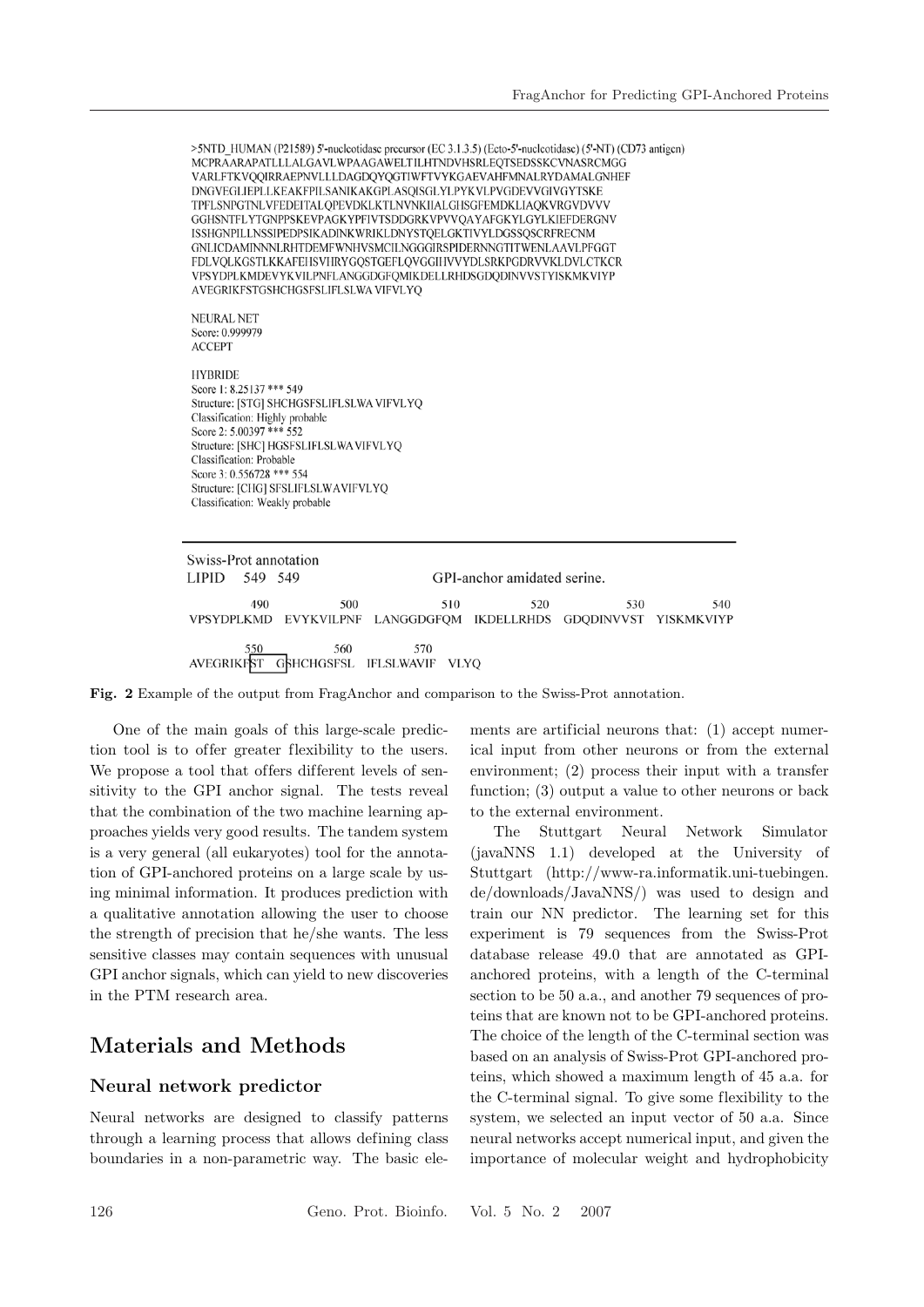| Organism                      | Proteome size | Predicted GPI      |
|-------------------------------|---------------|--------------------|
|                               | (sequences)   | $(Class 1)$ $(\%)$ |
| Anopheles gambiae             | 15,135        | 0.61               |
| Arabidopsis thaliana          | 33,862        | 0.83               |
| Ashbya gossypii               | 4,720         | 0.91               |
| Aspergillus fumigatus         | 9,906         | 0.89               |
| Brachydanio rerio             | 11,863        | 0.58               |
| Caenorhabditis briggsae       | 13,192        | 0.70               |
| Caenorhabditis elegans        | 22,362        | 0.66               |
| Candida glabrata              | 5,180         | 1.31               |
| Cryptococcus neoformans       | 6,442         | 0.90               |
| C. neoformans var. neoformans | 6,442         | 0.90               |
| Debaryomyces hansenii         | 6,311         | 0.82               |
| Dictyostelium discoideum      | 13,049        | 1.29               |
| Drosophila melanogaster       | 16,302        | 0.79               |
| Encephalitozoon cuniculi      | 1,909         | 0.21               |
| Gallus gallus                 | 11,820        | 0.93               |
| Gibberella zeae               | 11,638        | 1.13               |
| Guillardia theta              | 598           | 0.33               |
| Homo sapiens                  | 38,039        | 0.74               |
| Kluyveromyces lactis          | 5,312         | 1.02               |
| Leishmania major              | 8,010         | 1.02               |
| Mus musculus                  | 32,901        | 0.82               |
| Paramecium tetraurelia        | 6,311         | 0.82               |
| Plasmodium falciparum         | 5,253         | 0.19               |
| Plasmodium yoelii yoelii      | 7,755         | 0.22               |
| Rattus norvegicus             | 11,820        | 0.93               |
| Saccharomyces cerevisiae      | 5,801         | 0.95               |
| Schizosaccharomyces pombe     | 4,964         | 0.68               |
| Tetraodon nigroviridis        | 27,810        | 0.55               |
| Yarrowia lipolytica           | 6,525         | 2.01               |

**Table 4 Proportion of highly probable GPI-anchored proteins predicted by FragAnchor for 29 eukaryote proteomes**

in the anchoring process, we encoded each amino acid with its hydropathy on the Kyte and Doolitle scale (*21* ), as well as its molecular weight. The last step is the normalization of the input vectors. We have applied a simple min-max normalization:

$$
v' = \frac{(v - \min)}{(\max - \min)} * (\max' - \min') + \min'
$$

where  $v'$  represents the normalized value of data  $v$ ,  $min'$  and  $max'$  represent the minimal and maximal value of the target interval, while min and max are the minimal and maximal value of our actual data intervals: [−4.5, 4.5] for hydropathy, and [75.07, 204.23] for molecular weight.

An alignment of sequences consisting of the last 50 residues of GPI sequences was done with ClustalW

(*22* ). It was visually analyzed to target nonredundant sequences in order to eliminate the risk of bias toward a type of sequence too abundantly represented. We retained 79 sequences annotated as GPIanchored from the Swiss-Prot database. In order to discriminate accurately between GPI and non-GPI sequences for the model, we retained mostly experimentally verified sequences. We also selected a set of 79 sequences that have a very low probability of being GPI-anchored (such as cytoplasm and nucleic proteins) or have similar features but without the GPI anchor (membrane transport proteins). The selection of the sequences was manually made to ensure a low level of similarity and to verify the quality of the annotation as *not* GPI-anchored sequences. The combination of these two datasets defines our training set.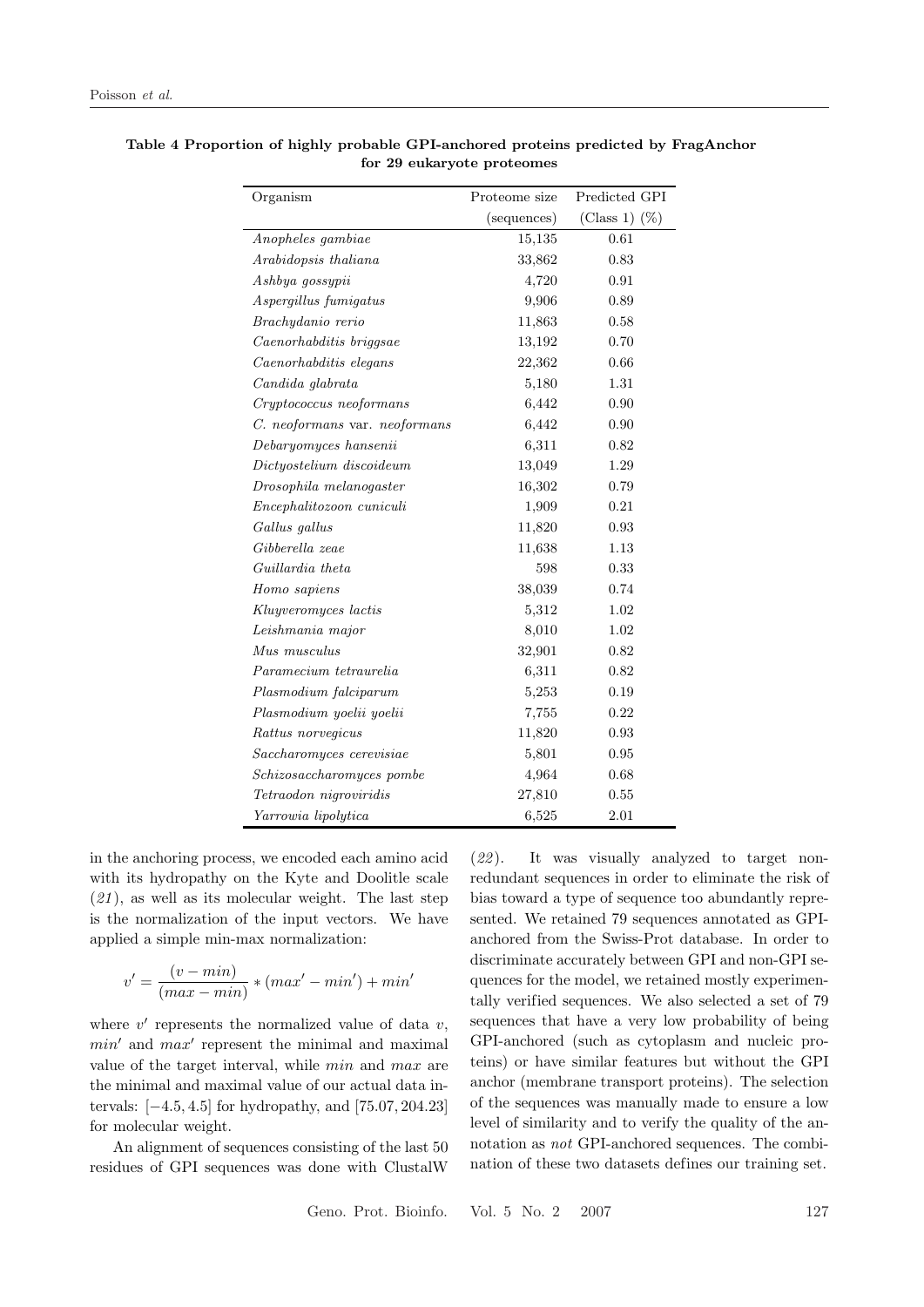To validate the model, we used a test set composed of 134 GPI-anchored sequences. This set features few redundant sequences and is disjoint from the training set. We also selected 134 sequences with a very low probability of being GPI-anchored.

Our validation set of 268 sequences does not represent the complexity of actual sequence databases. Therefore, we selected in the Swiss-Prot database the following types of sequences:

(1) Sequences that have structures or physicochemical properties relatively similar to GPI-anchored and potential false positive proteins. We selected 265 membrane transport proteins with similar hydrophobicity characteristics, making them good candidates for discrimination purpose.

(2) Sequences with a very low probability of being GPI-anchored. GPI-anchored proteins are exclusively extracellular, so we selected 111 cytoplasmic protein sequences based on their subcellular localization.

The architecture of the neural network used in FragAnchor is a multilayered perceptron using the RPROP (Resilient Back Propagation) learning algorithm (*23* ). The input layer is composed of 100 neurons, corresponding to 2 input values for each of 50 amino acids. A hidden layer of 150 neurons encodes the classification process, and the output layer contains 1 neuron, giving a score to each sequence. The number of neurons in the hidden layer is the optimal architecture selected over different test architectures (results not shown).

The learning process consisted in gradually adjusting the weights of the processing functions in order to obtain good scores on known GPI-anchored proteins. A score greater than 0.90 indicates that the network has identified a potential GPI-anchored protein.

#### **Hidden Markov model predictor**

HMM is a probabilistic model equivalent to a regular grammar that is built by using machine-learning algorithms, from a set of sequences (amino acid sequences in this study) called the training set. Given an amino acid sequence, the automaton reads it and computes the following data: (1) a score expressing the likelihood that a new sequence is similar to the ones in the training set; (2) a most likely path in the automaton that highlights possible features of the structure of this sequence (*24* ).

Based on the known structure of the GPI signal (Figure 1), we designed our HMM predictor following the approach used in SignalP (*18* ). The underlying graph of HMM is composed of three parts, corresponding to the GPI signal features (Figure 3). The score associated to a sequence is the log-score of the likelihood, normalized by the length of the sequence.

The parameters for HMM were estimated by 100 iterations of the Baum-Welch algorithm (*25* ). Pseudocounts were used for the two parts of HMM corresponding to the spacer region and the hydrophobic tail. For each of these regions, the distribution of the amino acids after the initial training in the given region was used to correct for the rare states that had a null emission probability for some amino acids. The training set for HMM was a set of 87 sequences from Swiss-Prot that are annotated as GPI-anchored proteins. The model was validated using 500 bootstrap replications on our training set. For each replication, a dataset composed of 87 sequences (repetitions allowed) was generated. These models were trained and



**Fig. 3** The hidden Markov model for the GPI anchor signal representation. The first three states model the three amino acids around the anchor site. From the third state, transitions are possible to states 4 to 13, modeling the variable length spacer region. Finally, the hydrophobic tail, also a variable length region, is modeled by states 17 to 41.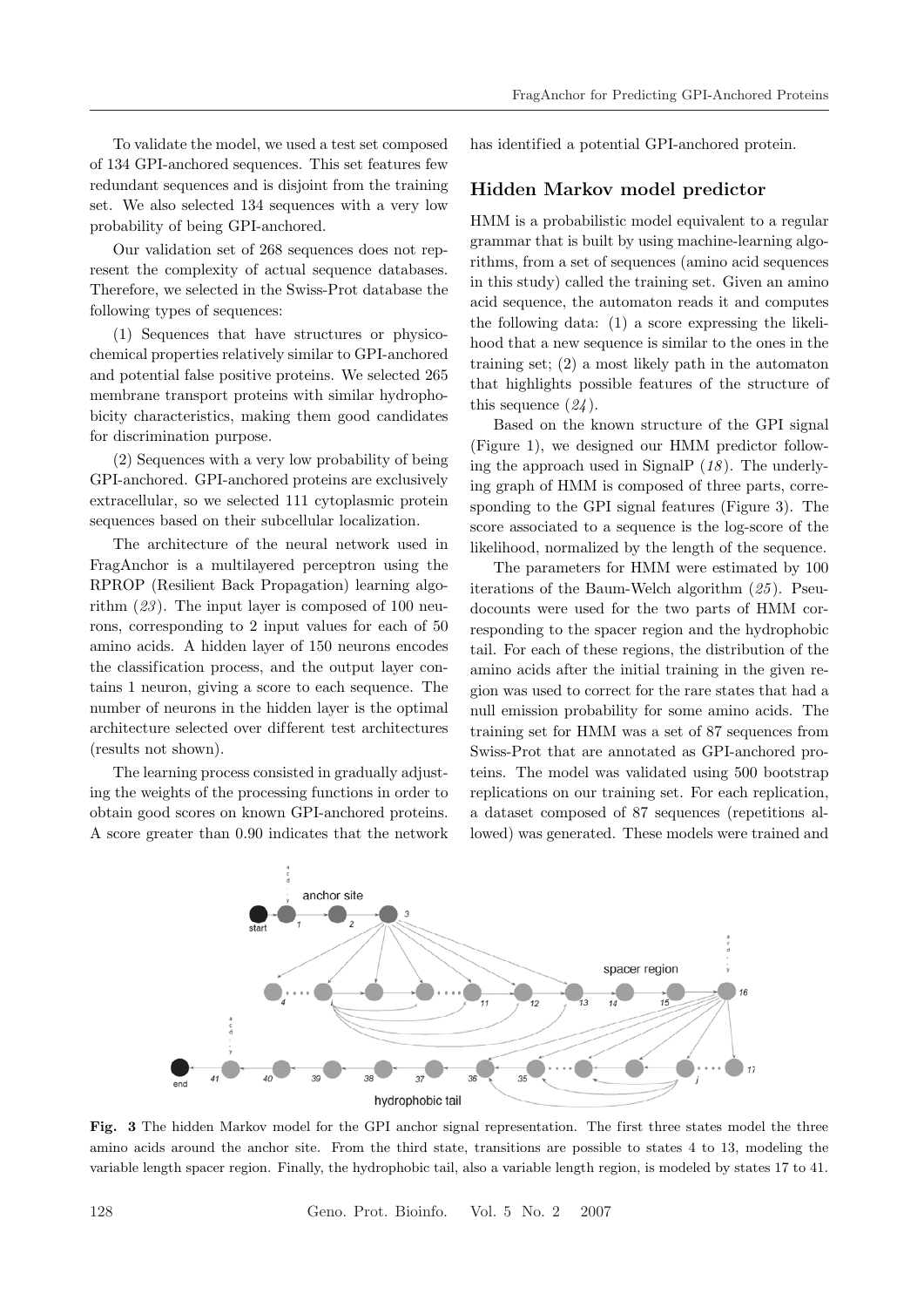tested using a validation set of 66 sequences.

In the experimental setup, each analyzed sequence was run through HMM with each putative cleavage site. These putative cleavage sites were identified with a sliding window that detects groups of three amino acids of small molecular weight. This is how HMM can also predict cleavage sites. The Forward algorithm computed the likelihood of a sequence, and the Viterbi algorithm (*26* ) computed the most probable path for each sequence. The three best, in terms of scores, possible cleavage sites were recorded.

#### **Tandem system**

In the tandem system (Figure 4), the sequences selected by NN (the ones with a score greater than 0.90) are presented to HMM. The HMM score obtained on each sequence is then used to classify the sequence. This classification ranges from "highly probable" to

"potential false positive" (Table 5). Each class of annotation was defined using a graphical representation of false-positive and true-positive predictions at all discrimination threshold, the ROC curve. This qualitative annotation allows us to keep the high sensitivity (proportion of all true positives correctly predicted) obtained with NN, together with the specificity (proportion of all true negatives correctly predicted) and the capacity of HMM to identify some features of the GPI signal, such as the cleavage site. The major advantage of using the qualitative scoring in a largescale annotator is its fast and easy identification of the best predictions and the possible false positives. NN can detect the GPI anchor motif ef ficiently but its architecture does not give us any information about the primary structure of the motif, while the use of HMM provides this information. Consequently, we can refine the prediction depending on the quality of the signal present in the protein sequence.



**Fig. 4** The structure of the tandem system.

**Table 5 Qualitative annotation of the tandem system**

| Category  | Class                              | HMM score                          |
|-----------|------------------------------------|------------------------------------|
| Probable  | highly probable (Class 1)          | score $\geq 5.40$                  |
|           | probable (Class 2)                 | $2.20 \leq \text{score} \leq 5.40$ |
|           | weakly probable (Class 3)          | $0.20 \leq \text{score} \leq 2.20$ |
| Potential | potential false positive (Class 4) | score $< 0.20$                     |

### **Acknowledgements**

We thank Fathey Sarhan, Mounir Boukadoum, Mathieu Blanchette, Pierre Poirier, and Marc LePape for reviewing and providing useful comments and sugges-

tions. This work was partly supported by the National Institutes of Health of USA (Grant No. 5 P20 RR16467) and by the GP/PhD scholarship from the FCAR (now NATEQ) fund of Canada.